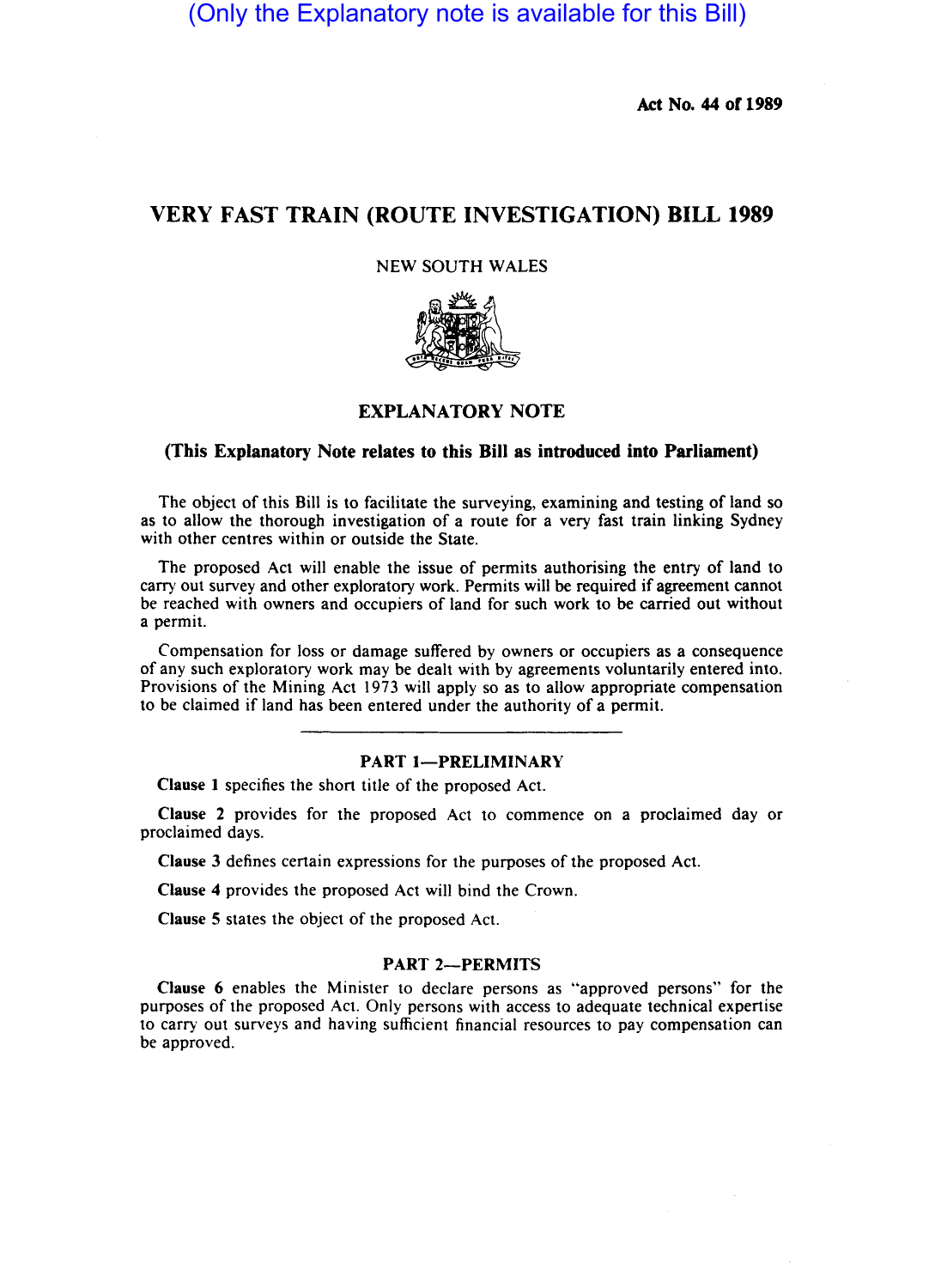Clause 7 allows approved persons to apply for permits. Applicants must advertise their intention to apply and must supply certain particulars in their applications. The Minister may defer consideration of an application until any further information requested is supplied.

Clause 8 empowers the Minister to grant or refuse permits. A permit may 'be granted for all or part of the land to which an application relates. The Minister must take into account certain issues before granting a permit, such as whether unreasonable duplication of surveys may result.

Clause 9 fixes 6 months as the maximum term for a permit, but extensions for further periods of up to 6 months may be granted. No work will be able to be carried out under a permit later than 7 years after the commencement of the proposed section.

Clause 10 provides for conditions to be imposed on the carrying out of work under the authority of a pennit, which conditions may be varied during the currency of the permit.

Clause 11 allows the Minister to reduce the area to which a permit applies, at the request of the holder of the permit.

Clause 12 provides for the surrender or revocation of a permit. The Minister may revoke a permit if any of its conditions are contravened.

Clause 13 declares the rights to be conferred by permits. A permit authorises its holder (and other persons authorised by the holder) to enter land and to carry out surveys, examinations and tests or to use the land for access to other land. Entry to dwellings is not authorised, and notice of intention to enter any land must be given in accordance with the regulations.

Clause 14 preserves the restrictions imposed by other laws on a person who is exercising the rights conferred by a permit. The only exceptions are that things authorised by a permit are not prohibited by environmental planning instruments and do not require development consent.

Clause IS creates an offence when a condition of a permit is contravened by the holder of the permit or knowingly contravened by anyone authorised by the holder to enter land. The maximum penalty for the offence is 400 penalty units (presently \$40,000).

Clause 16 creates an offence when a person prevents another person from doing something authorised to be done by a permit or hinders or obstructs another person who is doing any such thing. The maximum penalty for such an offence is 50 penalty units (presently \$5,000).

#### PART 3-COMPENSATION

Clause 17 allows owners and occupiers of land to enter into agreements relating to the payment of compensation or the performance of work in respect of any loss or damage suffered because of the activities of a permit holder or a person authorised to enter land by any such holder.

Clause 18 entitles owners and occupiers of land to compensation for loss or damage suffered as a result of anything done or omitted to be done by a permit holder or a person authorised to enter land by any such holder.

Clause 19 applies with modifications provisions of the Mining Act 1973 as a scheme for the determination of liability for, and for the assessment and enforcement of payment of, compensation to which owners and occupiers of land are entitled under the proposed Act. Under the scheme, liability will be determined and compensation will be assessed by a mining warden's court, subject to the provisions of any agreement for the payment of compensation made under clause 17.